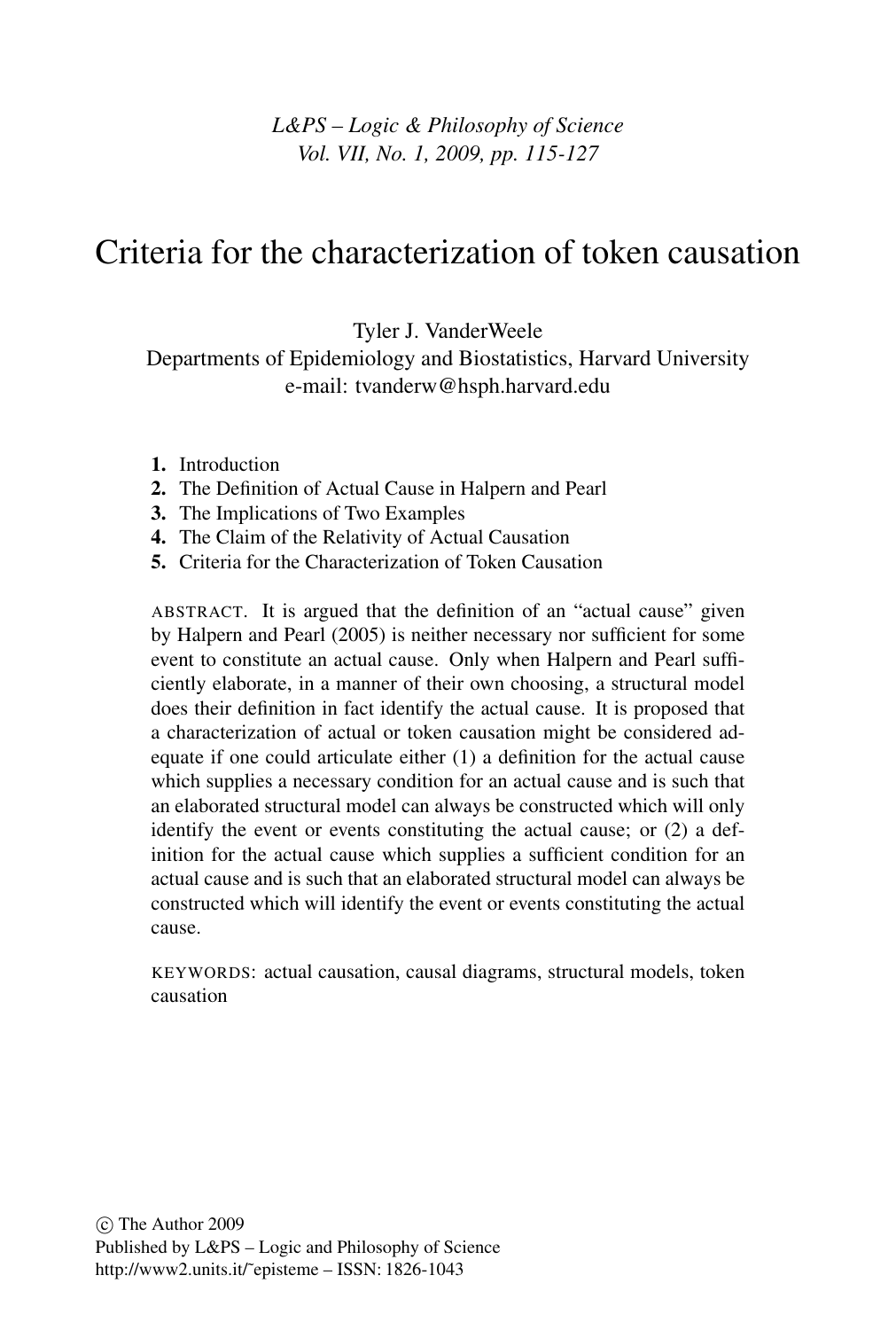### 1. Introduction

The problem of providing a characterization of token causation or of an "actual cause" has long eluded philosophers (Hall and Paul, 2003; Collins et al., 2004). Although in every-day conversation we can often agree that one event was the cause of another, trying to articulate precisely the rules by which we come to this agreement proves difficult.

Halpern and Pearl (2005) recently proposed a definition for an "actual cause" which can be applied to causal diagrams which represent causal structural models as formulated by Pearl (1995, 2000) and Halpern (2000). They demonstrate that their definition, in conjunction with sufficiently elaborated structural models, handles well a number of examples which are often considered problematic in the philosophical literature, such as those described by Bennett (1993) and Hall (2004). Halpern and Pearl (2005) use "actual cause" to make clear that they are interested in statements of the form "*X* caused *Y* (in this particular case)" as opposed to statements of the form "*X* is a cause of *Y* (in general, but perhaps not in this particular case)." Statements of the former type are often referred to as instances of "token causation" and have been the subject of interest in many philosophical analyses as well as in legal decisions; statements of the latter type are often referred to as instances of "type causation" and often are of interest in the social and biomedical sciences.

In the examples that Halpern and Pearl consider, their definition can be used to correctly identify the event which intuition suggests is the actual cause. Often the crudest causal diagram or structural model to describe one of these examples is insufficient to identify correctly the actual cause of a particular event but an elaborated structural model represented by a causal diagram with additional nodes does allow the use of their definition to identify the actual cause. In this paper two examples are used to argue that the definition given by Halpern and Pearl is neither necessary nor sufficient for some event to constitute an actual cause. It is not the goal of this paper to show that every possible account of actual causation using structural equations will fail but merely that the account given by Halpern and Pearl is not adequate. It is furthermore proposed that a characterization of actual or token causation might be considered adequate if one could articulate either (1) a definition for the actual cause which supplies a necessary condition for an actual cause and is such that an elaborated structural model can always be constructed which will only identify the event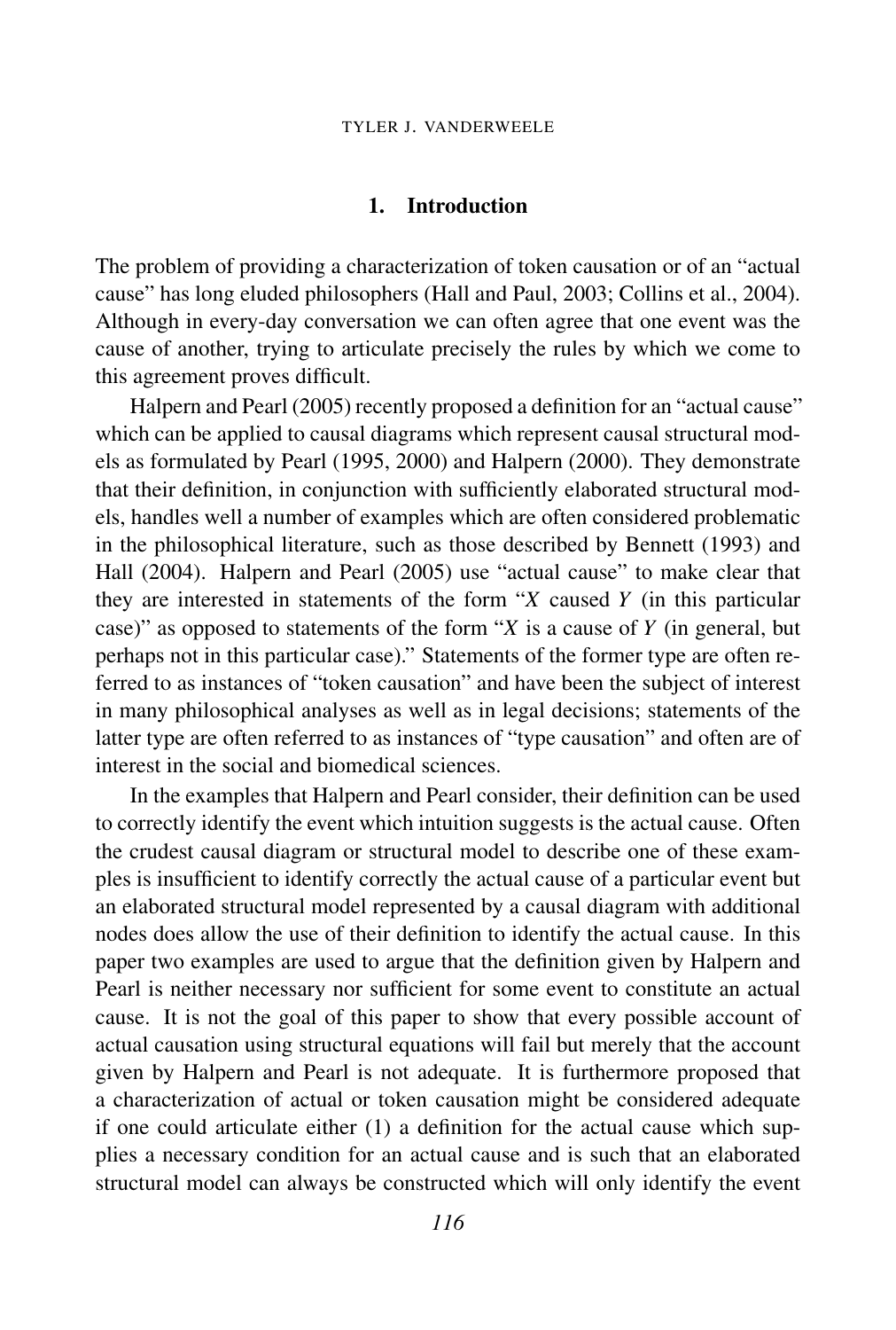or events constituting the actual cause; or (2) a definition for the actual cause which supplies a sufficient condition for an actual cause and is such that an elaborated structural model can always be constructed which will identify the event or events constituting the actual cause.

We will begin with a brief description of the framework and the definition of actual cause proposed by Halpern and Pearl (2005). We will then consider two examples, one from Halpern and Pearl (2005) and one introduced here, to argue that the definition given by Halpern and Pearl is neither necessary nor sufficient for some event to constitute an actual cause. We then discuss Halpern and Pearl's position, implied by their definition, that whether an event is the actual cause of another event is relative to a particular causal model. Finally, we propose criteria for an adequate characterization of token causation. We do not give a definition that satisfies these criteria but merely indicate what criteria it seems a definition of "actual cause" ought to satisfy in order to be considered an adequate characterization of token causation.

### 2. The Definition of Actual Cause in Halpern and Pearl

The definition of an "actual cause" given by Halpern and Pearl (2005) makes use of structural models as proposed by Pearl (1995, 2000) and Halpern (2000) which are sometimes graphically represented by causal diagrams. Halpern and Pearl (2005) define a causal model as a set of exogenous variables  $\mathcal U$  determined outside the model, a set of endogenous variables  $\mathcal V$  determined inside the model, a set  $\mathscr R$  which for each variable  $Y \in \mathscr U \cup \mathscr V$  specifies a range of possible values for *Y* and a collection of functions  $\mathscr F$  which for each  $X \in \mathscr V$ contains a function  $F_X$  which maps a value in  $\mathcal{U}$  and a value in  $\mathcal{V}\backslash X$  to a value in *X*. If we let *z* be any value of the variables in  $\mathcal{V}\backslash X$ , then the function  $F_X(u,z)$ can be thought of as the value of X that would be obtained if the variables in  $\mathcal U$ took on the values *u* and the variables in  $\mathcal{V}\backslash X$  were set to *z*. The causal relations amongst the endogenous variables in  $\mathcal V$  are sometimes represented on a causal diagram in which there is an arrow from  $X_1 \in \mathcal{V}$  to  $X_2 \in \mathcal{V}$  if  $F_{X_2}$  depends on the value  $X_1$  obtains.

For illustration we consider an example given in by Halpern and Pearl (2005, Example 4.2) and adapted from Hall (2004) which we will return to below. The example concerns two rocks thrown at a bottle, one thrown by Suzy and one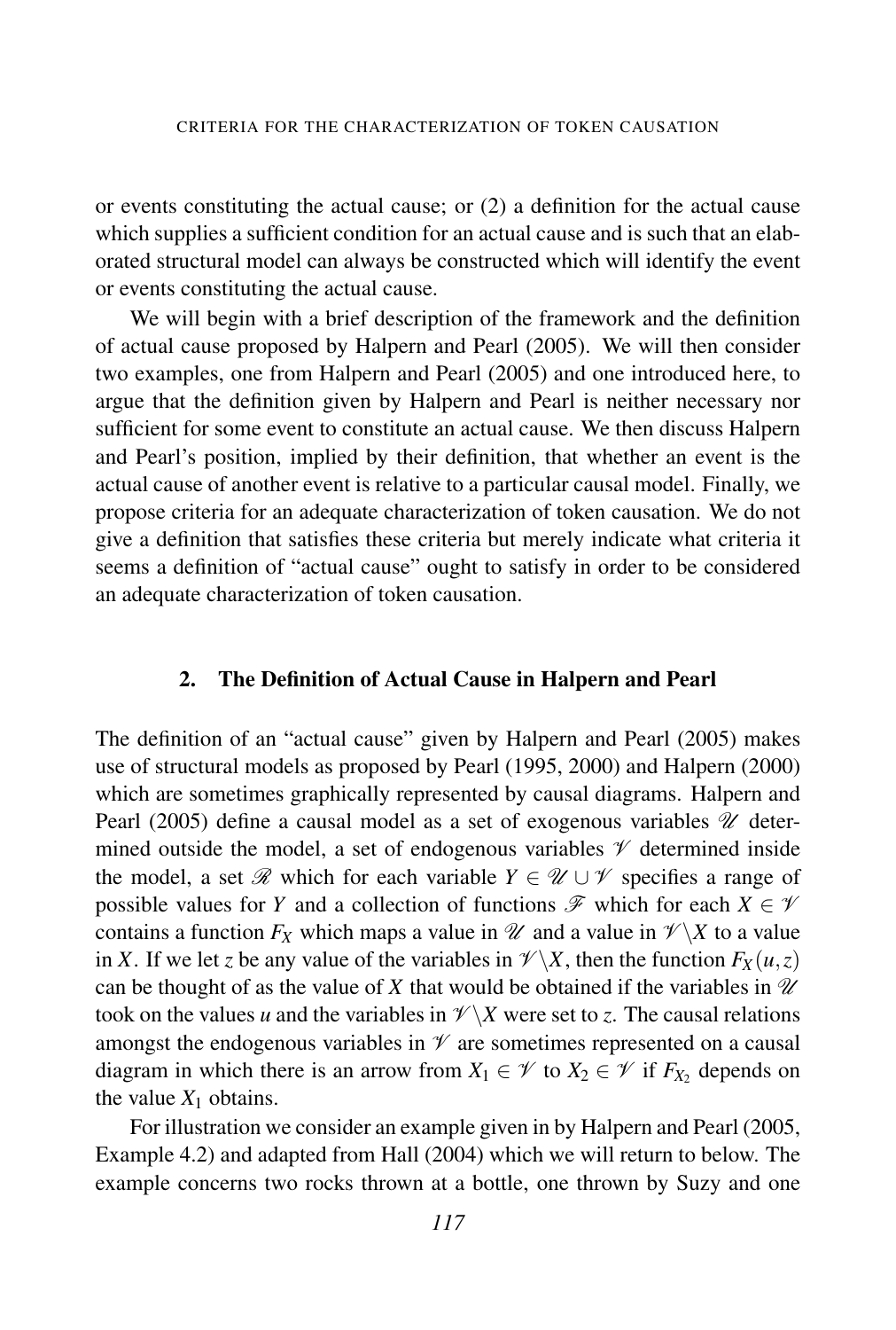

Figure 1: Example 4.2 from Halpern and Pearl (2005).

thrown by Billy; Suzy and Billy have perfect aim so that if either of them throw the rock the bottle will shatter. In the example of Halpern and Pearl, Suzy's rock hits the bottle first and is the actual cause of the bottle's shattering; however, if Suzy's rock had not been thrown, then Billy's rock would have hit the bottle and shattered it. Halpern and Pearl initially define three variables *ST*, *BT* and *BS*. The variable  $ST = 1$  if Sally throws and 0 otherwise; the variable  $BT = 1$ if Billy throws and 0 otherwise; the variable  $BS = 1$  if the bottle shatters and 0 otherwise; all three variables are taken as endogenous. The variable  $BS = 1$  if either  $ST = 1$  or  $BT = 1$  and 0 otherwise; the variable ST, however, does not depend on *BT* or *BS* and likewise the variable *BT* does not depend on *ST* or *BS*. The structural equations for the example are given by:

$$
ST = 1BT = 1BS = ST \vee BT.
$$

We thus could graphically represent the causal relations as given in Figure 1. Halpern and Pearl (2005) make the following proposal for a definition of an actual cause.

**Definition 1 (Halpern and Pearl 2005)**  $X = x$  is the actual cause of some event  $\phi$  if the following three conditions hold:

(AC1) Both  $X = x$  and  $\phi$  actually occur.

- (AC2) There exists a partition  $(Z, W)$  of  $\mathcal V$  with  $X \subseteq Z$  and some setting  $(z', w')$ of  $(Z, W)$  such that if  $z^*$  denotes the actual value of  $Z$  then both
	- (a) changing  $(X, W)$  from its actual value  $(x, w)$  to  $(x', w')$  changes  $\phi$ from true to false and
	- (b) (b) for all subsets  $W'$  of  $W$  and all subsets  $Z'$  of  $Z$ , setting  $W'$  to its value in  $w'$  and setting  $Z'$  to its value in  $z^*$  will leave  $\phi$  true provided *X* is set to its actual value *x*.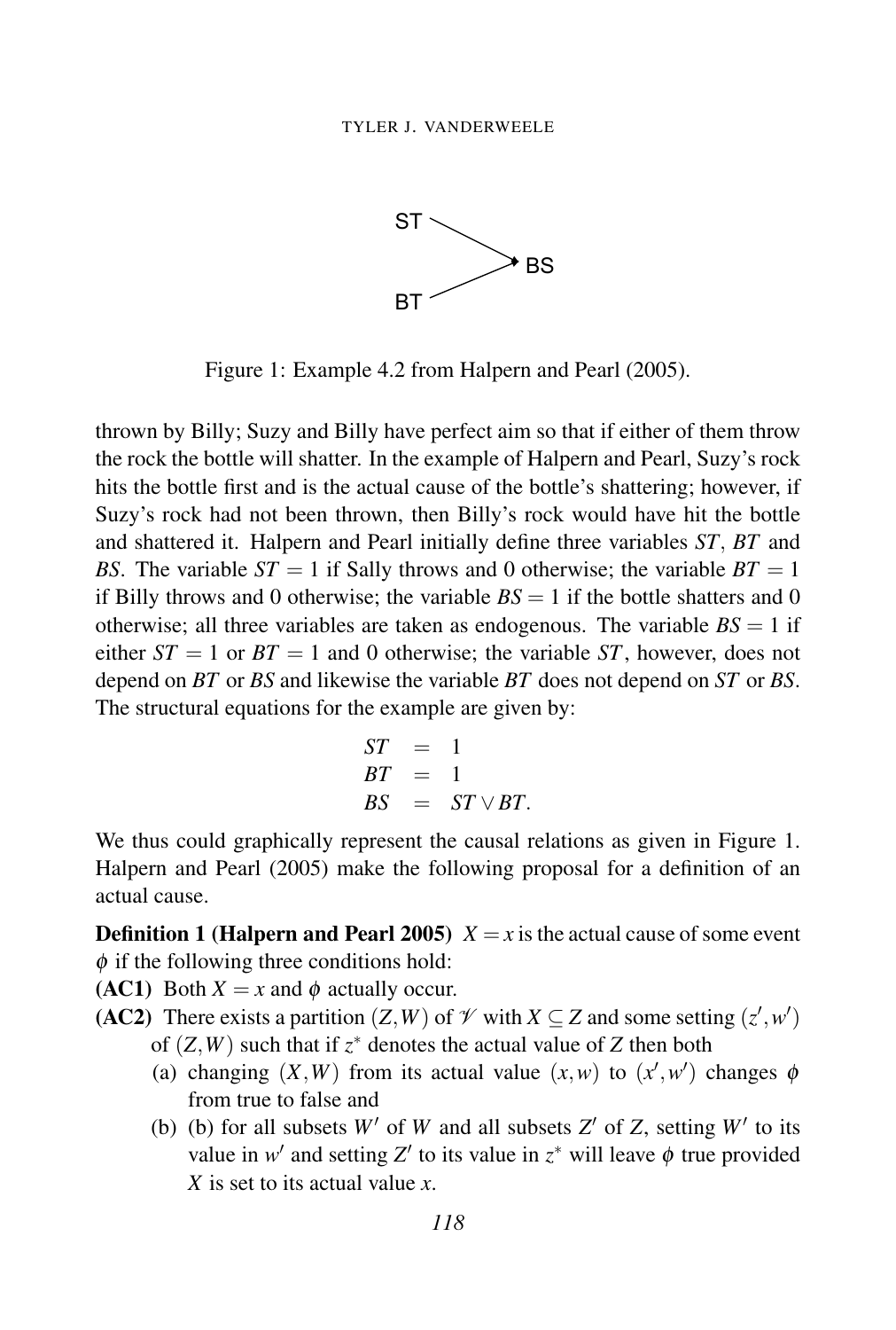## (AC3) If *X* consists of multiple variables then no subset of *X* is such that conditions (AC1) and (AC2) can be satisfied for that subset.

If  $X = x$  and  $\phi$  satisfy conditions (AC1)–(AC3) then Halpern and Pearl (2005) say that  $X = x$  is the actual cause of  $\phi$ . Halpern and Pearl (2005) go on to discuss a possible refinement of the definition just given which restricts the endogenous variables to a set of "allowable settings." The definition just given above is then a special case of their refined definition. However, the comments that we make below apply also to their refined definition and for simplicity we will thus consider the definition of actual cause just given.

#### 3. The Implications of Two Examples

As noted above, in their example 4.2, Halpern and Pearl (2005) consider two rocks thrown at a bottle, one by Suzy and one by Billy; Suzy's rocks hits the bottle first and is the actual cause of the bottle's shattering; however, if Suzy's rock had not been thrown, then Billy's rock would have hit the bottle and shattered it. In the simplest causal diagram that represents these causal relationships as given in Figure 1, the definition of an actual cause given by Halpern and Pearl identifies the throwing of both rocks as actual causes of the bottle's shattering. If  $\phi$  is taken as  $BS = 1$  then for Sally's throwing  $X = ST = 1$  if we let  $W = BT$  and  $(x', w') = (0, 0)$  we have (AC1) *ST* = 1 and *BS* = 1, (AC2a) *BS* = 0 if *ST* = 0 and  $BT = 0$ , (AC2b)  $BS = 1$  regardless of whether  $W = BT$  takes the value 0 or 1, provided  $ST = 1$  and (AC3) holds trivially. Thus the definition of Halpern and Pearl implies that Sally's throwing is the actual cause of the bottle's breaking. However, applying the same reasoning to Billy's throwing  $X = BT = 1$ , if we let  $W = ST$  and  $(x', w') = (0, 0)$  we have (AC1)  $BT = 1$  and  $BS = 1$ , (AC2a)  $BS = 0$ if  $BT = 0$  and  $ST = 0$ , (AC2b)  $BS = 1$  regardless of whether  $W = ST$  takes the value 0 or 1, provided  $BT = 1$  and (AC3) holds trivially. Thus the definition of Halpern and Pearl applied to Figure 1 implies also that Billy's throwing is the actual cause of the bottle's breaking; this is contrary to intuition. To remedy this problem, Halpern and Pearl consider a more elaborate causal diagram which, when used in conjunction with their definition, correctly identifies Suzy's rock and not Billy's rock as the actual cause of the bottle's shattering. Consider the causal diagram given in Figure 2, for example, where  $SH = 1$  if Sally's rock hits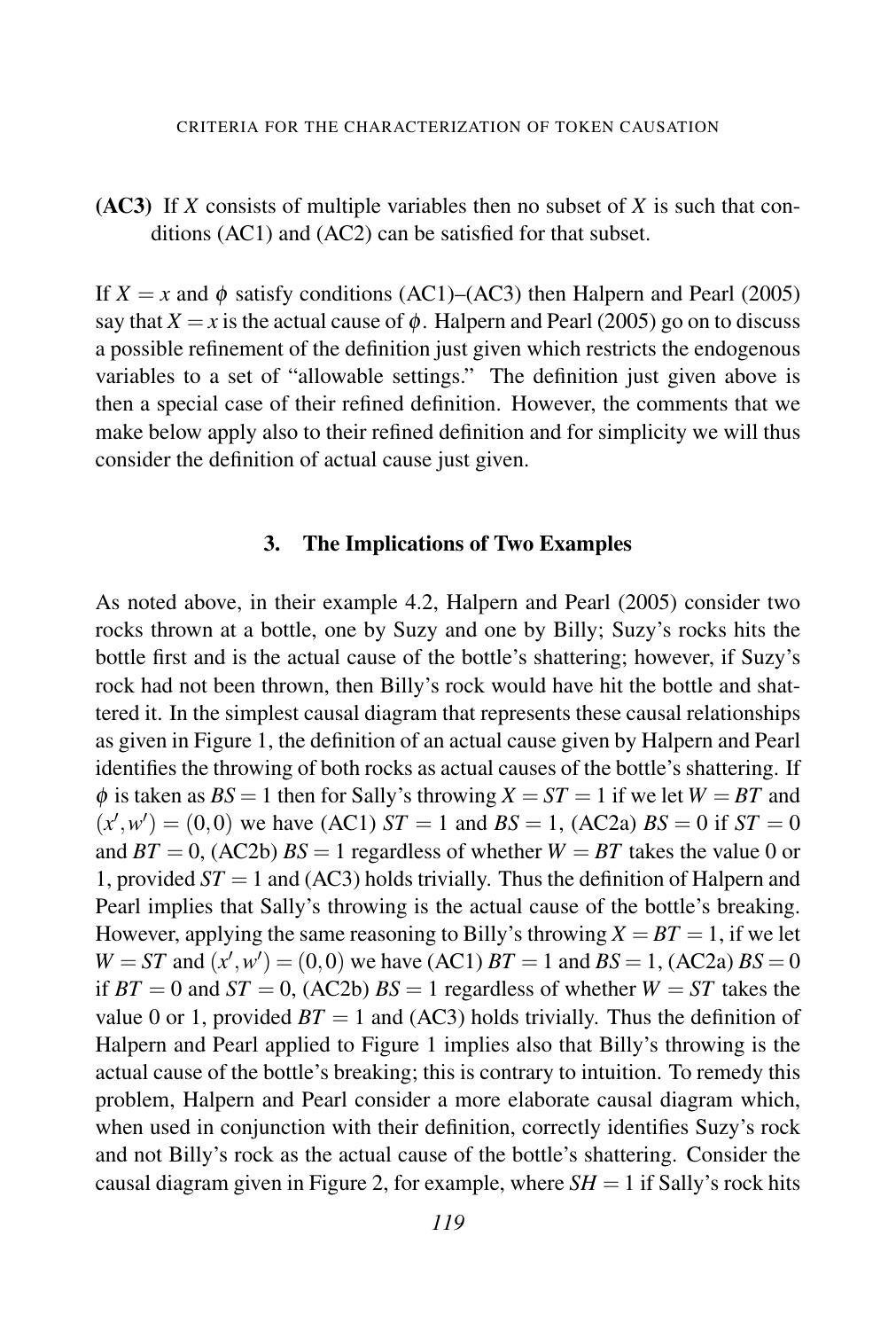

Figure 2: Elaborated causal diagram for Example 4.2 of Halpern and Pearl (2005). (2005).

the bottle and  $SH = 0$  otherwise and  $BH = 1$  if Billy's rock hits the bottle and  $BH = 0$  otherwise.

The structural equations for the elaborated description of the causal relationships amongst the variables are given by

$$
ST = 1
$$
  
\n
$$
BT = 1
$$
  
\n
$$
SH = ST
$$
  
\n
$$
BH = BT & (not SH)
$$
  
\n
$$
BS = SH \vee BH.
$$

Halpern and Pearl go on to show that if their definition is applied to Figure 2 then it correctly identifies Suzy's throwing the rock and not Billy's throwing the rock as the actual cause of the bottle's shattering. In any case, the simplest causal diagram for this example with two rocks demonstrates that the definition of Halpern and Pearl is not *sufficient* for a particular event to be an actual cause because, for the simplest causal diagram given in Figure 1, their definition implies that Billy's throwing the rock was an actual cause of the bottle's shattering. In defending their definition, Halpern and Pearl state (p. 845) that "the truth of every claim must be evaluated relative to a particular model of the world." We will return below to the question of whether it is reasonable to claim actual causation is relative in this way.

Note that there are certain cases in which two events in some way interact so that the effect comes about if and only if both events occur; in such cases, it is appropriate to speak of two actual causes and an adequate characterization of what constitutes an actual cause will be able to handle these cases with two or more actual causes. In the case of the bottle's shattering, however, we would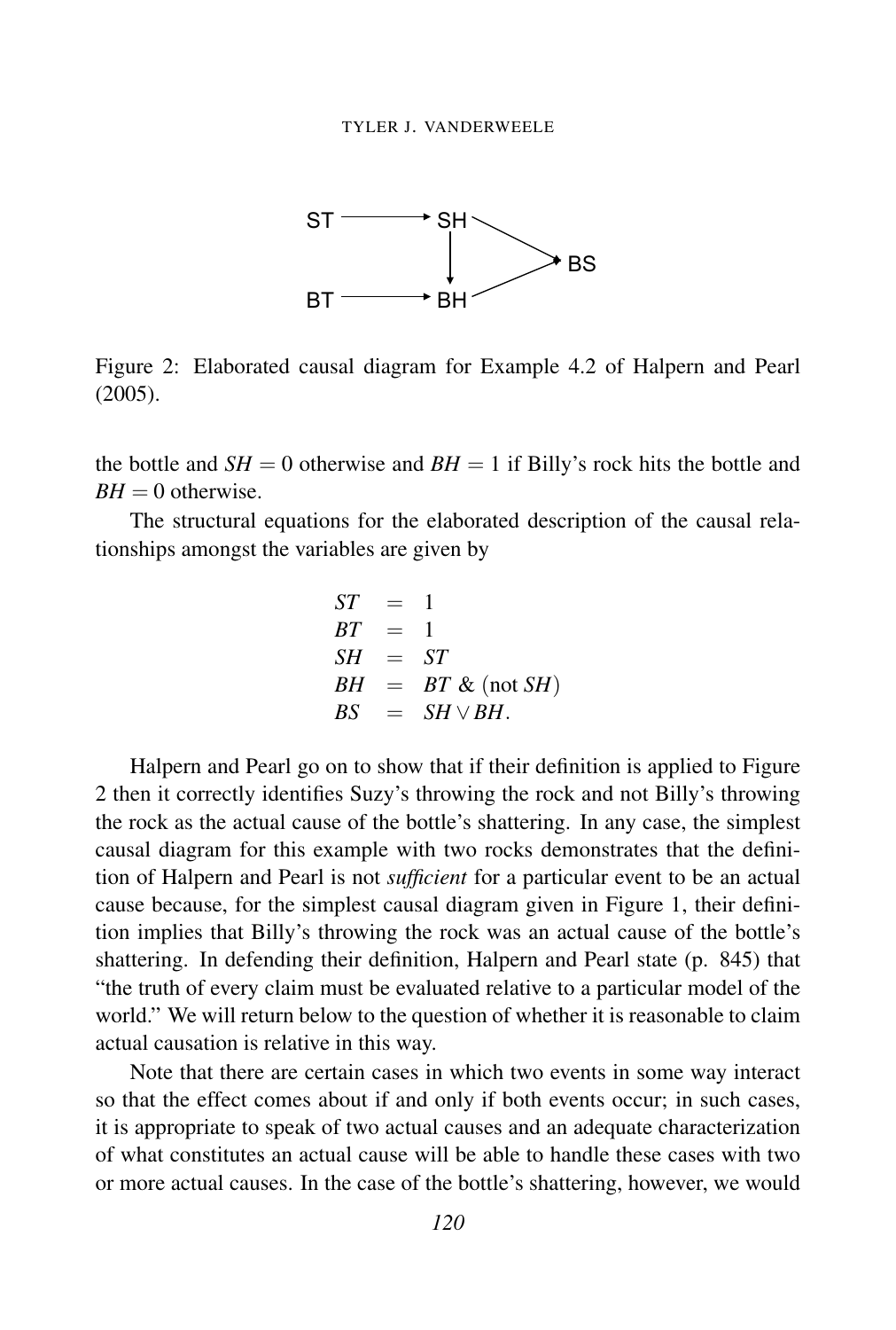

Figure 3: Example showing the definition of Halpern and Pearl (2005) is not a necessary condition for an event to be an actual cause.

ordinarily only say that Suzy's throwing her rock was the actual cause of the bottle's shattering.

We now consider a second example that demonstrates that the definition of Halpern and Pearl is also not a necessary condition for an event to be an actual cause. Suppose that a man is suffocating and if left untreated he will die at time *t*. A physician is present and has two possible treatments he can administer: injection 1 and injection 2. If injection 1 is given the man will be able to breathe; however, he is allergic to the chemical compounds constituting injection 1 and will thus die of heart failure, again at time *t*, resulting from an allergic reaction to injection 1. If injection 2 is given the man will once again be able to breathe but he is also allergic to the chemical compounds constituting injection 2 and thus if he is given injection 2 he will once again die of heart failure at time *t*. If he is given both injections 1 and 2, the two sets of chemicals interact and although the man is once more able to breathe, he will die of a failure of the nervous system at time *t*. The physician knows that the man is allergic to the chemical compounds constituting injection 2 but he does not know that the man is allergic to the chemical compounds constituting injection 1; the physician thus gives the man the first injection and the latter dies, at time *t*, of heart failure from injection 1. Quite clearly, the actual cause of this man's death is his receiving injection 1. A causal diagram could be constructed involving only the two injections, *E*<sup>1</sup> and  $E_2$  respectively, and the outcome *D* with  $D = 1$  indicating death at time *t* and  $D = 0$  otherwise, with arrows from  $E_1$  and  $E_2$  pointing to *D* as in Figure 3.

The structural equations could be written as

$$
E_1 = 1\nE_2 = 0\nD = (E_1 \& E_2) \vee (E_1 \& \text{not } E_2) \vee (\text{not } E_1 \& E_2) \vee (\text{not } E_1 \& \text{not } E_2) = 1
$$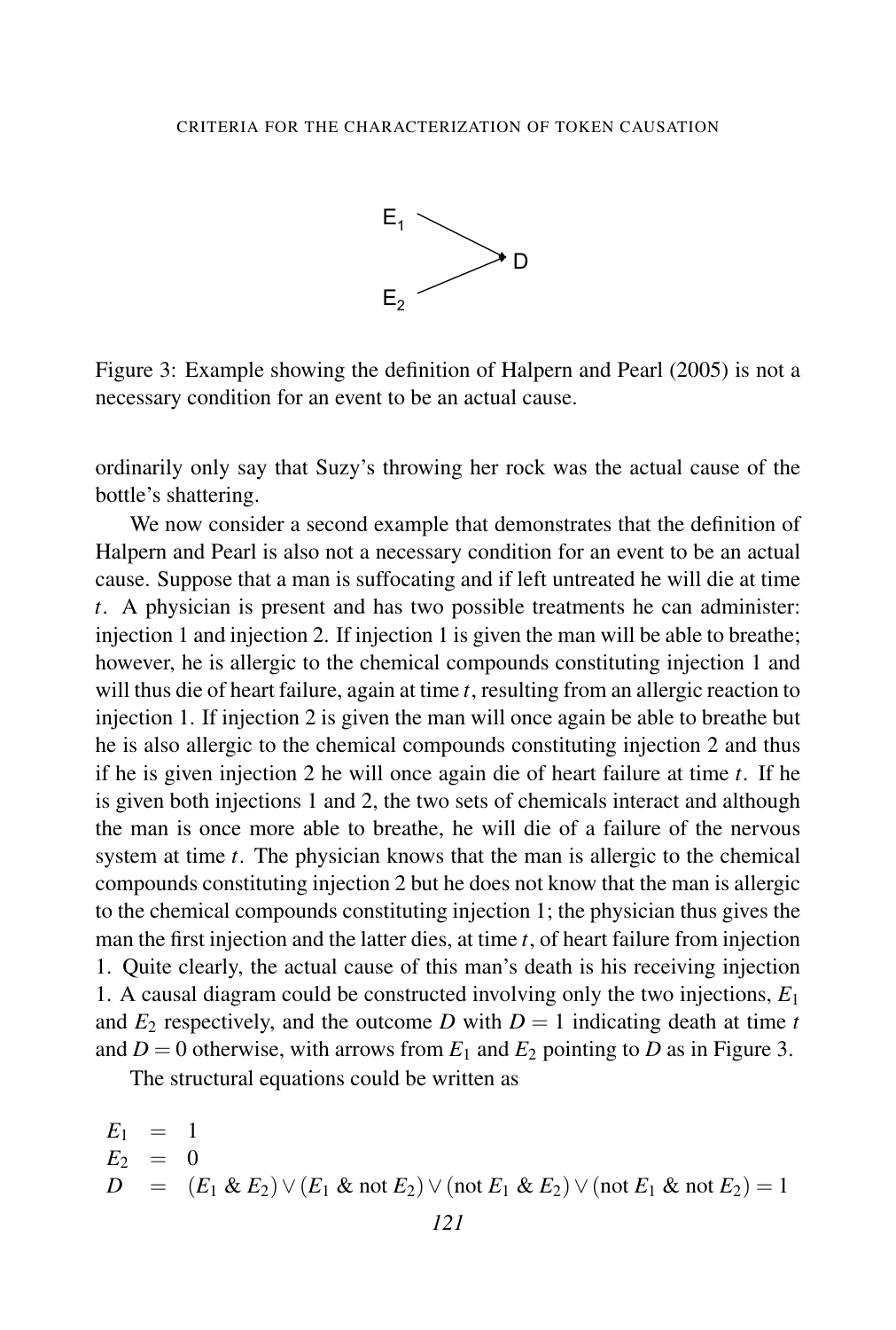

Figure 4: Elaborated causal diagram from Figure 3 showing the possible causes of death.

The definition of an actual cause given by Halpern and Pearl applied to Figure 3, will not identify either of the injections as the actual cause of death nor the combination of these injections nor the absence of them both. This is because the definition of Halpern and Pearl would require that under some set of values for the variables on the graph  $D = 0$ ; however, in the scenario just given *D* will be 1 regardless of the values of  $E_1$  and  $E_2$ . In this case, the definition of Halpern and Pearl delivers the peculiar conclusion that for this model there is no actual cause of the man's death.

It is possible to construct an elaborated causal diagram for this example such that the definition of Halpern and Pearl does correctly identify injection 1 as the actual cause of death. Consider for instance the causal diagram given in Figure 4 where *S* indicates suffocation, *HF* indicates heart failure and *NF* indicates failure of the nervous system.

The structural equations corresponding to the elaborated diagram can be written as

$$
E_1 = 1
$$
  
\n
$$
E_2 = 0
$$
  
\n
$$
S = \text{not } E_1 \& \text{not } E_2
$$
  
\n
$$
HF = (E_1 \& \text{not } E_2) \lor (\text{not } E_1 \& E_2)
$$
  
\n
$$
NF = E_1 \& E_2
$$
  
\n
$$
D = S \lor HF \lor NF.
$$

In actual fact, we have  $E_1 = 1$ ,  $E_2 = 0$ ,  $S = NF = 0$  and  $HF = D = 1$ . Now let *X* = *E*<sub>1</sub> and *x* = 1, *Z* = {*E*<sub>1</sub>, *E*<sub>2</sub>, *HF*, *D*}, *W* = {*S*, *NF*} and (*x*<sup>'</sup>, *w*<sup>'</sup>) = (0,0,0) we then have (AC1)  $E_1 = 1$  and  $D = 1$  actually occur, (AC2a)  $D = 0$  if  $E_1$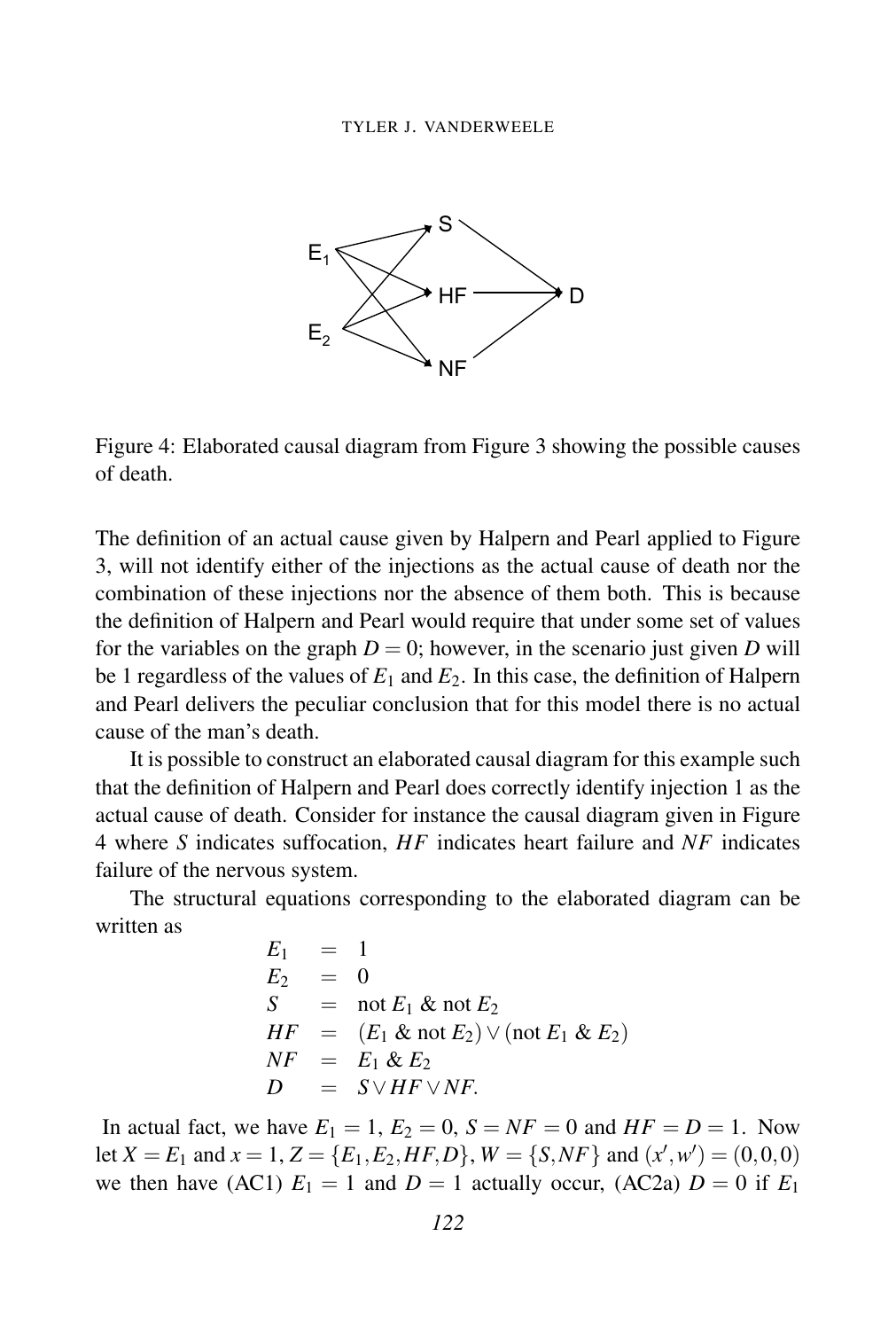is set to 0 and *S* and *NF* are both set to 0 with  $E_2$  at its original value of 0, (AC2b) provided  $E_1$  is set to 1, then  $D = 1$  regardless of whether *S* and *NF* are set to 0 and regardless of whether  $E_2$  or  $HF$  are set to their original values 0 and 1 respectively; also (AC3) holds trivially. Thus the definition of Halpern and Pearl applied to Figure 4 implies that injection 1 is the actual cause of the individual's death. However, the simplest causal diagram, given in Figure 3, and the corresponding structural causal model for this example, demonstrate that the conditions given in the definition of Halpern and Pearl are not *necessary* for an event to be an actual cause.

We note that the critique offered here differs from that offered by Menzies (2004). Menzies considers an earlier proposal of Halpern and Pearl (2001) and points out that their definition does not handle well cases in which token causation is not transitive. Menzies gives an example in which an assassin's poisoning the king's coffee causes a guard to put in an antidote into the coffee; the antidote without the poison would also be lethal but the antidote with the poison neutralizes the poison; the guard's putting the antidote into the coffee thus causes the king's survival. We would not ordinarily say that the assassin's poisoning the coffee caused the king's survival but Menzies shows that the definition given in Halpern and Pearl (2001) would identify the assassin's poisoning the coffee as the actual cause of the king's survival. Halpern and Pearl, in their (2005) paper, give some attention to such examples using their refined definition of actual cause restricting the endogenous variables to a set of "allowable settings" but they do not explicitly discuss Menzies' example.

#### 4. The Claim of the Relativity of Actual Causation

The two examples in the preceding section indicate that the definition of an "actual cause" given by Halpern and Pearl is neither necessary nor sufficient for an event to constitute an actual cause. Pearl and Halpern seem to attempt to get around this issue by proposing that whether an event is an actual cause of another event is relative to the structural model under consideration. They are unconcerned by the fact that their definition, in the structural model represented in Figure 1, identifies Billy's stone as an actual cause of the bottle's shattering because their position is that (p. 845), "according to our definition, the truth of every claim must be evaluated relative to a particular model of the world; that is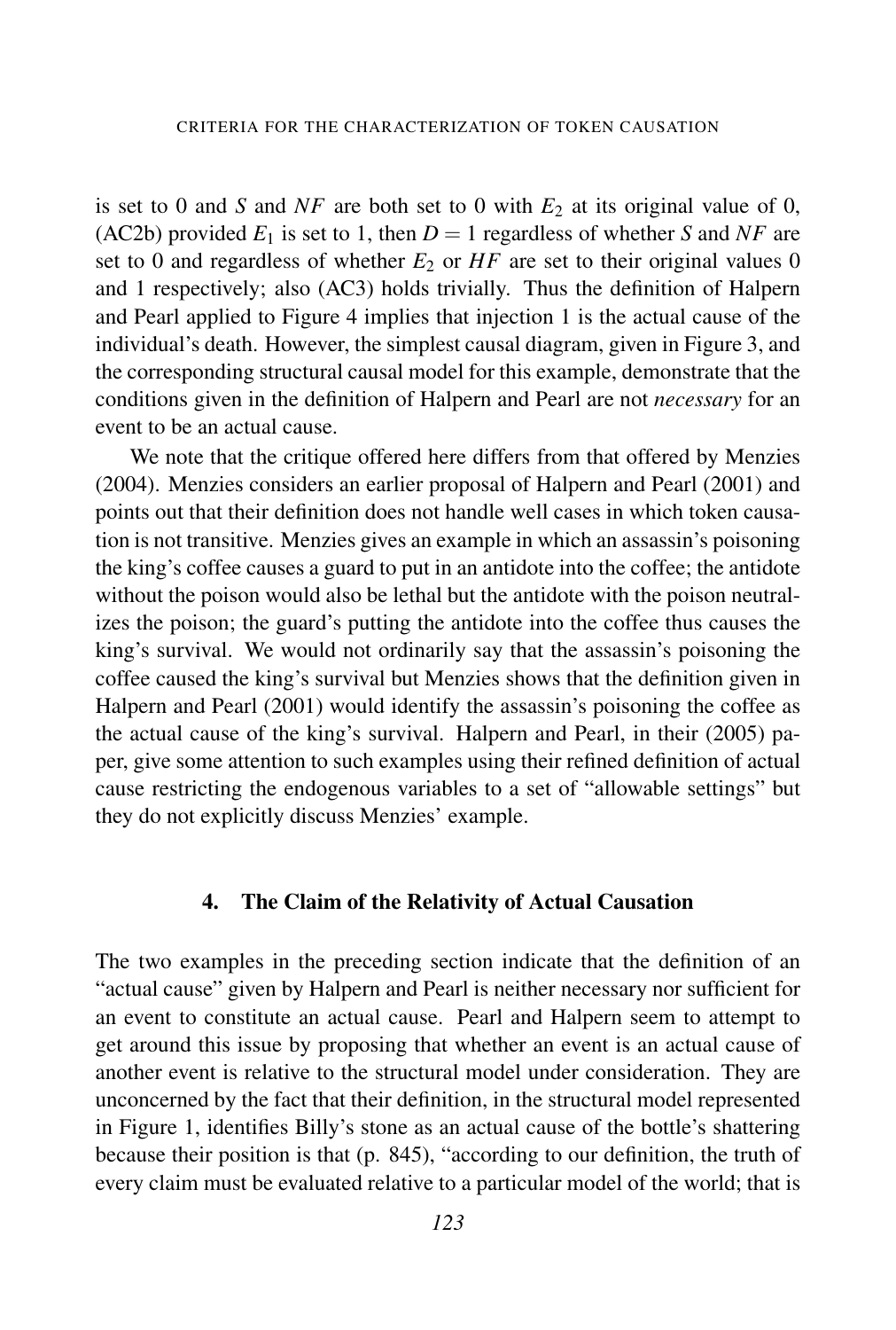#### TYLER J. VANDERWEELE

our definition allows us to claim only that *C* causes *E* in a (particular context in a) particular structural model." They further note that, "It is possible to construct two closely related structural models such that *C* causes *E* in one and *C* does not cause *E* in the other." They consider this "a feature of our model, not a bug."

Their position is problematic for a number of reasons. First, it seems as though the definition of Halpern and Pearl is missing an important feature of our discourse concerning actual causation. When we are presented with insufficient information to determine what the actual cause is, our judgement is usually one of agnosticism. For example, if, along the lines of Figure 1, we were only told that the bottle shatters if and only if either Sally or Billy throw a rock and in fact they both threw a rock, we would ordinarily conclude that we didn't have enough information to determine whether Sally's throwing or Billy's throwing was the actual cause of the bottle's shattering. We would respond agnostically; we would not generally conclude that the throwing of both were actual causes and then revise our assessment once further information was available. It would seem that an adequate definition of an actual cause would allow for such agnosticism and would in fact deliver a judgement of agnosticism precisely when we ordinarily do so in every-day reasoning. As we have seen above, Halpern and Pearl's definition does not provide this judgement of agnosticism, at least not in the case considered.

Second, it is not at all clear that the implications of the relativity of Halpern and Pearl's definition of actual causation cohere with the sorts of conclusions we ordinarily come to concerning the use of expressions like "*C* caused *E*". In every-day discussion, we generally achieve near universal agreement concerning which event or events constitute an actual cause; certainly, simple examples such as those presented above would not by themselves lead us to think that the notion of "actual cause" is relative in the way that Halpern and Pearl claim. It might be possible come up with examples in which intuitions about which event is the actual cause are not clear so that it is not possible to achieve consensus i.e. examples in which, if looked at one way, some event seems as though it were the actual cause whereas if looked at another way, a different event seems like the actual cause rather than the first. However, the examples considered above are not of this variety; in these cases, the intuition is clear as to what the actual cause in fact is. It seems that a definition should not have relativistic implications for examples in which the language and reasoning we in fact use about actual causation is clear.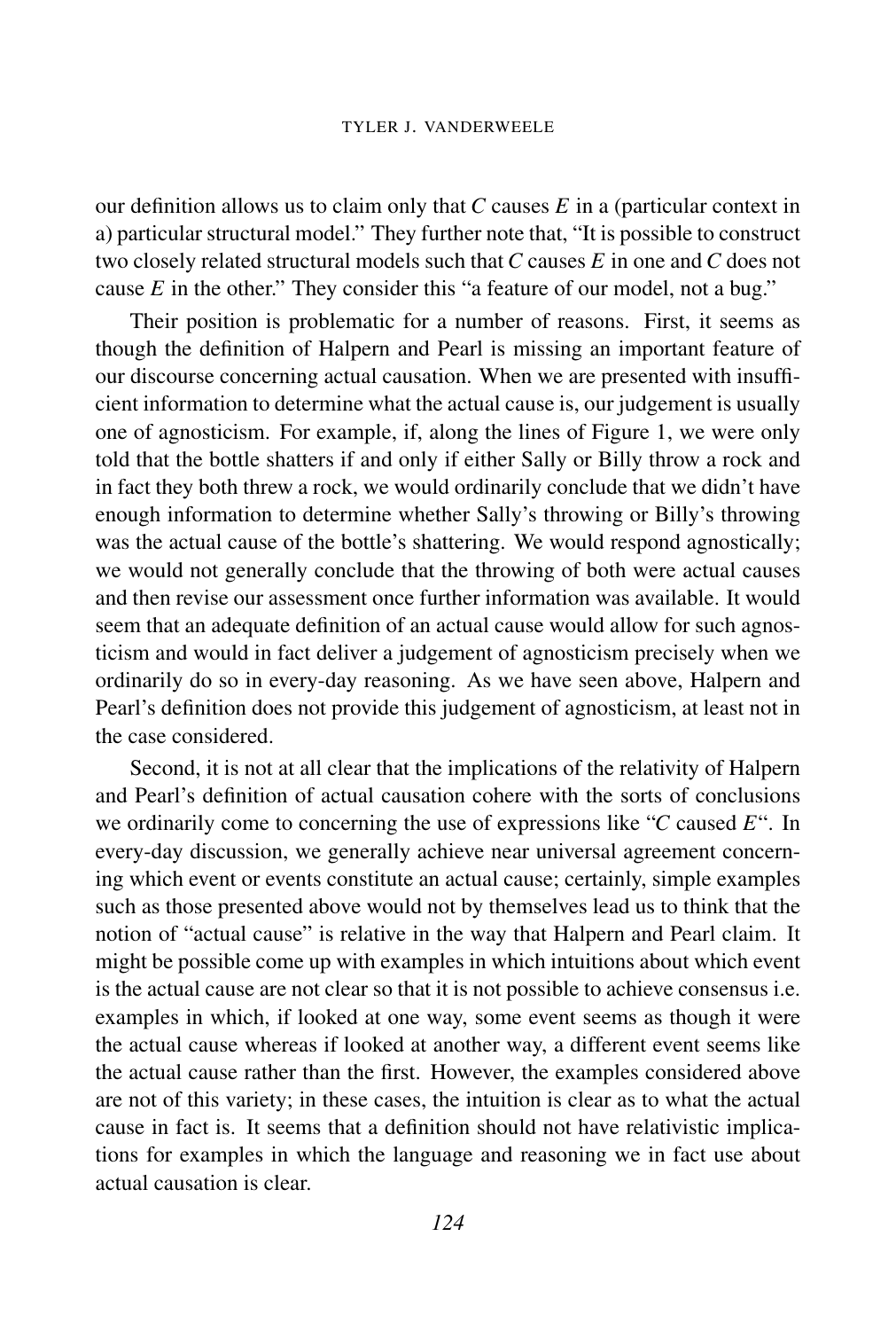Finally, as a related point, it seems that if our ordinarily use of the expressions like "actual cause" and "*C* caused *E*" are not obviously relative, then a case would need to be made that they are in fact so. Again it might be possible to construct examples in which the relativity of the use of the expressions "actual cause" and "*C* caused *E*" is made clear; however, this has not been accomplished in their paper. Halpern and Pearl seem to take the relativity of actual causation as their premise rather than their conclusion.

In the end it is not wholly clear what their definition contributes to reasoning. The approach Halpern and Pearl seem to take in making use of their definition is the following: an event may be considered an actual cause if one can construct a structural model such that their definition identifies the actual cause which agrees with intuition. However, as a characterization of what is meant by "actual cause" it is not clear what their approach contributes beyond relying entirely on intuition from the start.

#### 5. Criteria for the Characterization of Token Causation

An advance beyond Halpern and Pearl would perhaps be made if it were possible to develop a definition of an actual cause that satisfied one of two sets of criteria. On the one hand, it might be possible to devise a definition for an actual cause which, (1a) when applied to any structural model corresponding to the description of the causal relationships, however crude, will always identify some set of events amongst which is included the event or events constituting the actual cause (i.e. for which the definition is a necessary condition for the actual cause) and for which (1b) an elaborated structural model can always be constructed which will identify only the event or events constituting the actual cause. On the other hand, it might be possible to devise a definition for the actual cause which, (2a) when applied to any structural model corresponding to the description of the causal relationships, however crude, would be satisfied only for events which were actual causes (i.e. for which the definition is a sufficient condition for the actual cause) and for which (2b) an elaborated structural model can always be constructed which will in fact identify the event or events constituting the actual cause. The example given above concerning the man suffocating demonstrates that the definition of Halpern and Pearl does not satisfy the first of these two sets of criteria. The example concerning the two rocks and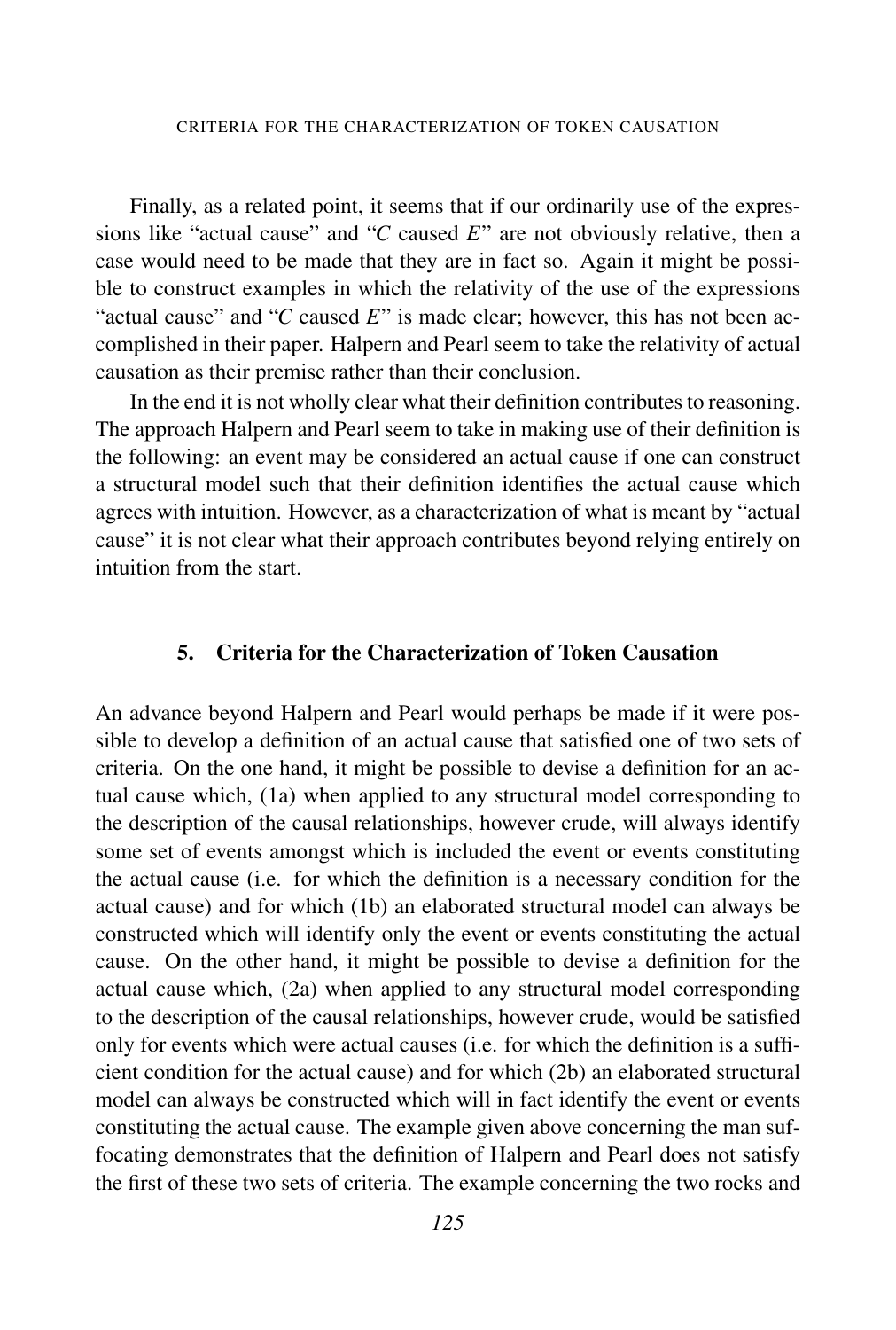the bottle's shattering demonstrates the definition of Halpern and Pearl does not satisfy the second of these two sets of criteria.

Definitions which satisfied either the first or the second set of criteria would have the potential to give non-relative answers in accordance with intuition in cases in which such intuition was clear. However, whether they in fact did so would of course have to be examined once a definition were proposed. A definition satisfying the second set of criteria above would also have the potential to deliver judgements of agnosticism, discussed above, in that in simple models in which there is insufficient information to determine the actual cause, it might then not identify any event as the actual cause; however, since (2a) requires the definition is simply a sufficient condition, the conclusion would not then be that there is no actual cause but simply that nothing can be said in this case without further information (e.g. without an elaborated structural model). If definitions satisfying the first or the second set of criteria were proposed, it would remain to be determined whether examples could be constructed in which the event or events constituting the actual cause were relative, both in intuitive reasoning and as assessed by the definition.

A definition which satisfied one of the two sets of the criteria above would constitute a considerable advance in the problem of characterizing what constitutes token causation or an "actual cause." If two definitions could be provided, each satisfying one of the two sets of criteria given above, the concept of token causation could perhaps then be considered adequately characterized. Whether or not this is possible remains to be seen.

#### **REFERENCES**

BENNETT, J. (1993). "Event causation: the counterfactual analysis". In E. Sosa and M. Tooley (eds.), *Causation*. Oxford: Oxford University Press, pp. 217–33.

COLLINS, J., HALL, N. AND PAUL, L. A. (2004). "Counterfactual and causation: history, problems and prospects". In J. Collins, N. Hall and L. A. Paul (eds.), *Causation and Counterfactuals*, Cambridge, MA: MIT Press, pp. 1–58.

HALL, N. (2004). "Two concepts of causation". In J. Collins, N. Hall and L. A. Paul (eds.), *Causation and Counterfactuals*, Cambridge, MA: MIT Press, pp. 225–76.